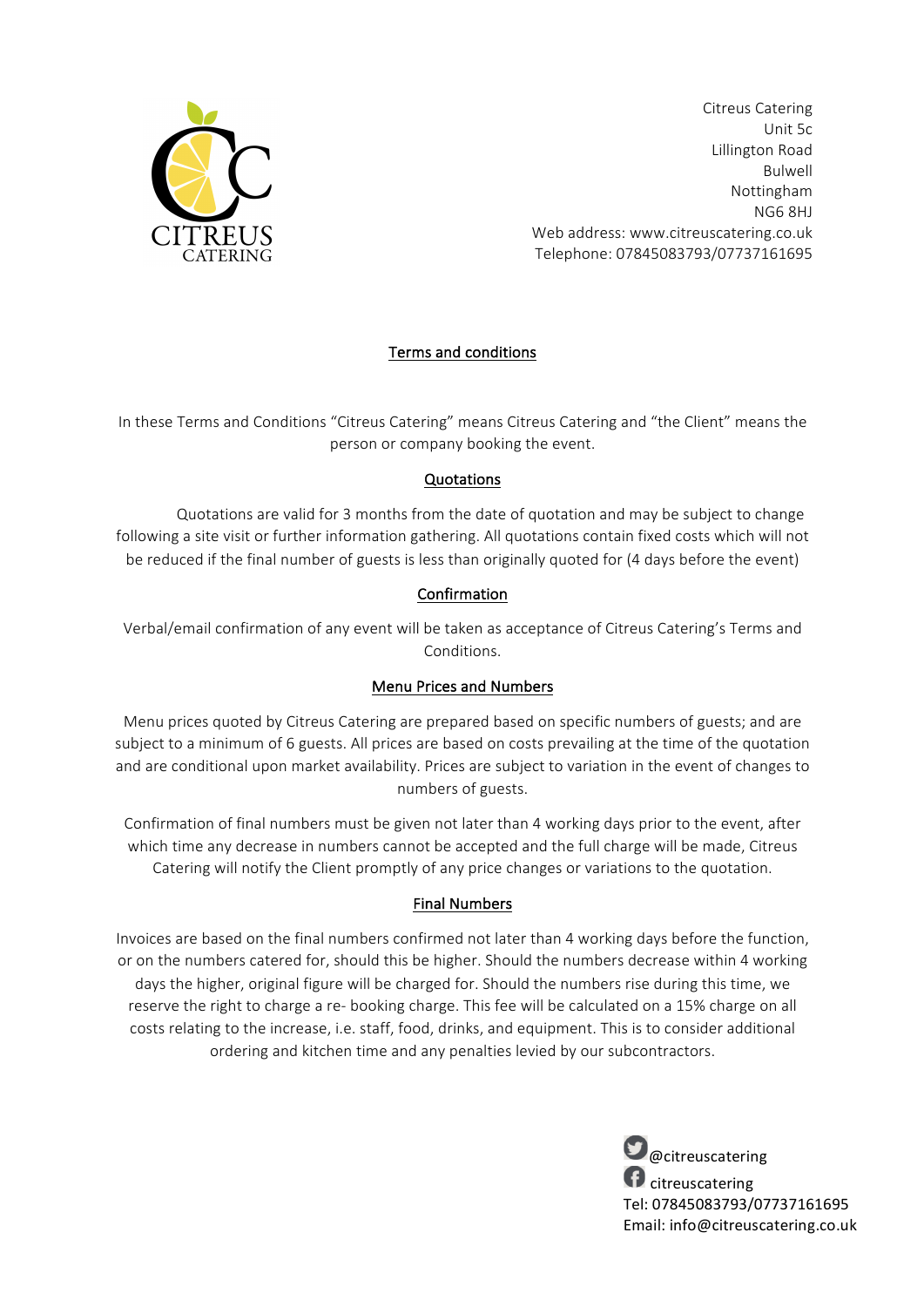

Citreus Catering Unit 5c Lillington Road Bulwell Nottingham NG6 8HJ Web address: www.citreuscatering.co.uk Telephone: 07845083793/07737161695

## Deposit

A deposit is due before the event, or as soon as the booking is made, whichever is closest to the event date. All deposits are non-refundable, but we will endeavour to rearrange your date if your event is cancelled. Deposit required is 10% of the final cost for the event. Payment may be made by sterling direct transfer to Citreus Catering's bank account.

### Cancellation

Cancellation charges are payable, for cancellation of any event or part event which has been confirmed by the client and or where food, material and labour cost have already been incurred.

Please note that these charges apply to any freelance work being carried out by Citreus Catering and any day rates or hourly rates stated.

The following charges will apply:

Within 14 days of event 25% of the quoted price

Within 7 days of event 50% of the quoted price

Within 2 working days of event 100% of the quoted price

Any liability to sub-contractors or other direct costs or expenses incurred on behalf of the Client will also be charged to the Client.

### CANCELLATION BY Citreus Catering

Citreus Catering reserves the right to terminate this contract for any valid reason.

If Citreus Catering terminates this contract before thirty (30) day period prior to the event date, all deposits and prepayments will be returned in full within ten (10) days.

If Citreus Catering terminates this contract within the thirty (30) day period prior to the event date, all deposits and prepayments will be returned in full within ten (10) days as well as an additional £50 as penalty.

### Final Invoice

The final invoice will need to be settled 4 days before the event, failure to pay final invoice and clear balance on this date will run the risk of Citreus Catering not turning up to the event until the balance has been paid in full. Payment may be made by sterling cheque or direct bank account transfer to Citreus Catering's bank account. Citreus Catering reserves the right to charge interest at 8% above base rate per annum or the monthly equivalent on all outstanding

balances.

**D**@citreuscatering **f** citreuscatering Tel: 07845083793/07737161695 Email: info@citreuscatering.co.uk